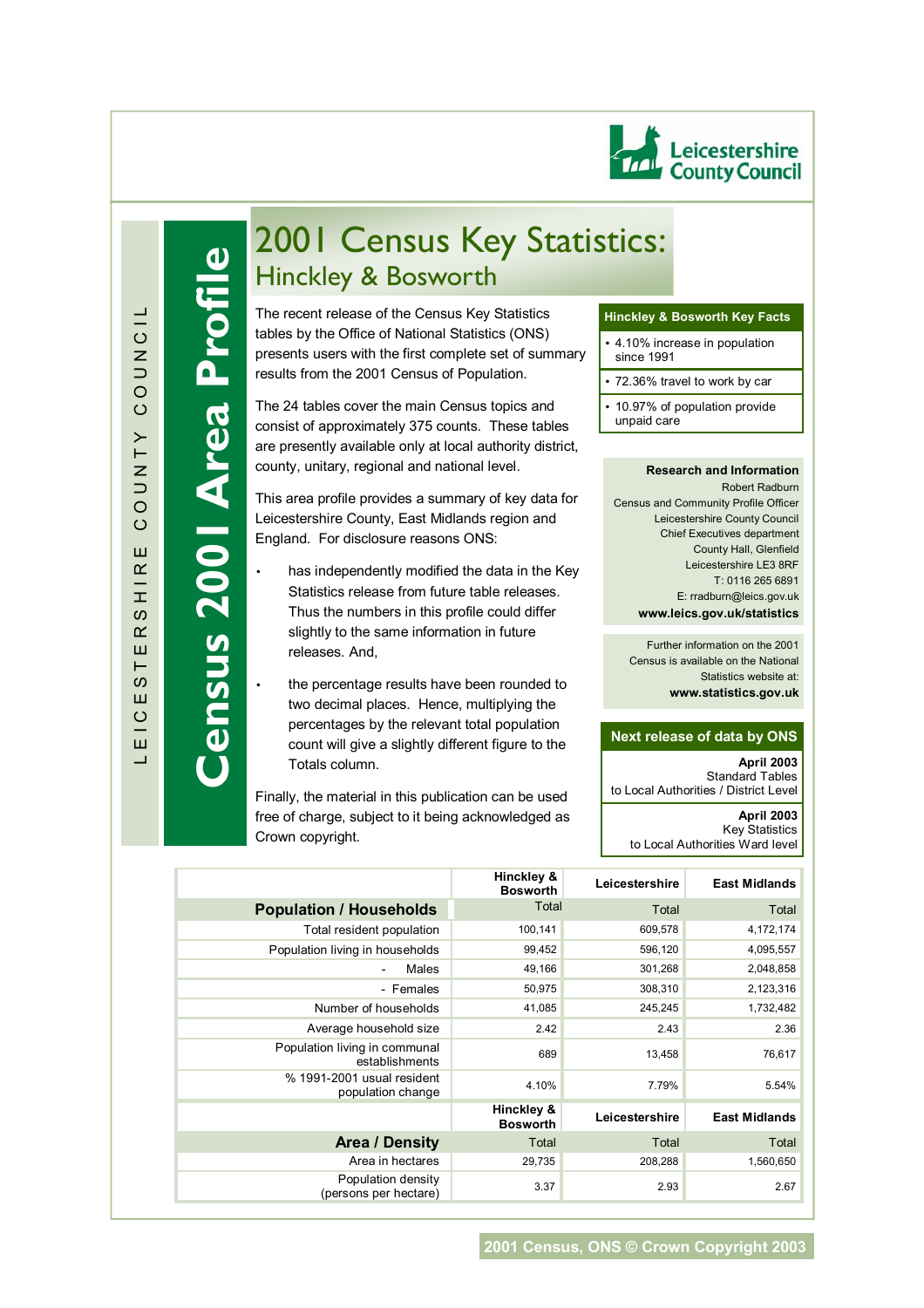## **Keys Statistics Definitions**

#### **1991 Census Comparison**

• Care must be taken when interpreting inter-census population, as there have been changes in definition between 1991-2001. The 2001 counts have also been adjusted to account for under-enumeration.

#### **Amenities (1)**

- Occupancy rating is a census measure developed to calculate household overcrowding. It assumes that every household, including one person households, requires a minimum of two common rooms. E.g. -1 implies that there is one room too few.
- A dependent child is a person in a household aged 0-15 (whether or not in a family) or a person aged 16-18 who is in full-time education in a family living with parents.

### **Qualifications (2)**

- Level 3 = 2+ 'A' levels, 4+ 'AS' levels, NVQ 3 Advanced GNVQ
- Level 4/5 = First degree, NVQ 4/5, HNC, HND, Qualified Teacher, Doctor, Dentist, Nurse, Midwife and Health Visitor.

#### **Health (3)**

- Limiting long-term illness covers any long-term illness, health problem or disability that limits daily activities or work.
- General Health refers to health over the 12 months prior to Census day. (29 April 2001)
- Provision of unpaid care: persons looking after, giving help or support to family members and/or neighbours because of longterm physical or mental ill-health or disability or problems relating to age.

#### **Car / Van Ownership (4)**

• ëAll cars/vansí may not be exact as households with more than 10 cars are counted as having 10 cars.

#### **Hours worked (5)**

• Hours worked is the average number of hours per week for the last four weeks before the Census day. (29 April 2001) **Travel to work (6)**

• Public transport is defined as Underground, metro, light rail or tram; bus, minibus or coach (but excludes car-sharing)

|                               | <b>Hinckley &amp; Bosworth</b> |            | Leicestershire |            | <b>East Midlands</b> |            |
|-------------------------------|--------------------------------|------------|----------------|------------|----------------------|------------|
| <b>Age Structure</b>          | Total                          | Percentage | Total          | Percentage | Total                | Percentage |
| All people:                   | 100,141                        |            | 609,578        |            | 4,172,174            |            |
| 0-4 years:                    | 5,536                          | 5.53%      | 34,232         | 5.62%      | 239,013              | 5.73%      |
| 5-9 years:                    | 5,912                          | 5.90%      | 37,794         | 6.20%      | 265,214              | 6.35%      |
| 10-15 years:                  | 7,642                          | 7.63%      | 47,276         | 7.76%      | 332,596              | 7.98%      |
| 16-19 years:                  | 4,627                          | 4.62%      | 31,189         | 5.12%      | 206,842              | 4.95%      |
| 20-29 years:                  | 10,595                         | 10.58%     | 68,783         | 11.29%     | 499,468              | 11.97%     |
| 30-44 years:                  | 22,623                         | 22.59%     | 137,945        | 22.63%     | 932,431              | 22.35%     |
| 45-59 years:                  | 22,018                         | 21.99%     | 126,292        | 20.72%     | 818,583              | 19.62%     |
| 60-64 years:                  | 5,146                          | 5.14%      | 30,619         | 5.02%      | 207,432              | 4.97%      |
| 65-74 years:                  | 8,613                          | 8.60%      | 51,675         | 8.48%      | 355,996              | 8.53%      |
| 75 and over                   | 7,429                          | 7.42%      | 43,773         | 7.19%      | 314,599              | 7.54%      |
|                               | <b>Hinckley &amp; Bosworth</b> |            | Leicestershire |            | <b>East Midlands</b> |            |
| <b>Ethnic Group</b>           | Total                          | Percentage | Total          | Percentage | Total                | Percentage |
|                               |                                |            |                |            |                      |            |
| White                         | 98,066                         | 97.92%     | 577,360        | 94.71%     | 3,900,380            | 93.48%     |
| <b>British</b>                | 96,608                         | 96.47%     | 565,401        | 92.75%     | 3,807,731            | 91.26%     |
| Irish                         | 544                            | 0.54%      | 4,097          | 0.67%      | 35,478               | 0.85%      |
| Other White                   | 914                            | 0.91%      | 7,862          | 1.29%      | 57,171               | 1.37%      |
|                               |                                |            |                |            |                      |            |
| <b>Mixed</b>                  | 588                            | 0.59%      | 4,537          | 0.75%      | 43,141               | 1.04%      |
| White & Black Caribbean       | 195                            | 0.19%      | 1,573          | 0.26%      | 20,658               | 0.50%      |
| White & Black African         | 49                             | 0.05%      | 342            | 0.06%      | 3,426                | 0.08%      |
| White & Asian                 | 217                            | 0.22%      | 1,692          | 0.28%      | 11,176               | 0.27%      |
| Other Mixed                   | 127                            | 0.13%      | 930            | 0.15%      | 7,881                | 0.19%      |
| <b>Asian or Asian British</b> | 1,062                          | 1.06%      | 22,506         | 3.70%      | 168,913              | 4.05%      |
| Indian                        | 771                            | 0.77%      | 18,519         | 3.04%      | 122,346              | 2.93%      |
| Pakistani                     | 109                            | 0.11%      | 903            | 0.15%      | 27,829               | 0.67%      |
| Bangladeshi                   | 37                             | 0.04%      | 1,385          | 0.23%      | 6,923                | 0.17%      |
| <b>Other Asian</b>            | 145                            | 0.14%      | 1,699          | 0.28%      | 11,815               | 0.28%      |
|                               |                                |            |                |            |                      |            |
| <b>Black or Black British</b> | 115                            | 0.12%      | 1,949          | 0.32%      | 39,477               | 0.95%      |
| Caribbean                     | 82                             | 0.08%      | 1,106          | 0.18%      | 26,684               | 0.64%      |
| African                       | 26                             | 0.03%      | 676            | 0.11%      | 9,165                | 0.22%      |
| Other Black                   | $\overline{7}$                 | 0.01%      | 167            | 0.03%      | 3,628                | 0.09%      |
|                               |                                |            |                |            |                      |            |
| <b>Chinese</b>                | 210                            | 0.21%      | 2,209          | 0.36%      | 12,910               | 0.31%      |
| <b>Other Ethnic Group</b>     | 100                            | 0.10%      | 1,017          | 0.17%      | 7,353                | 0.18%      |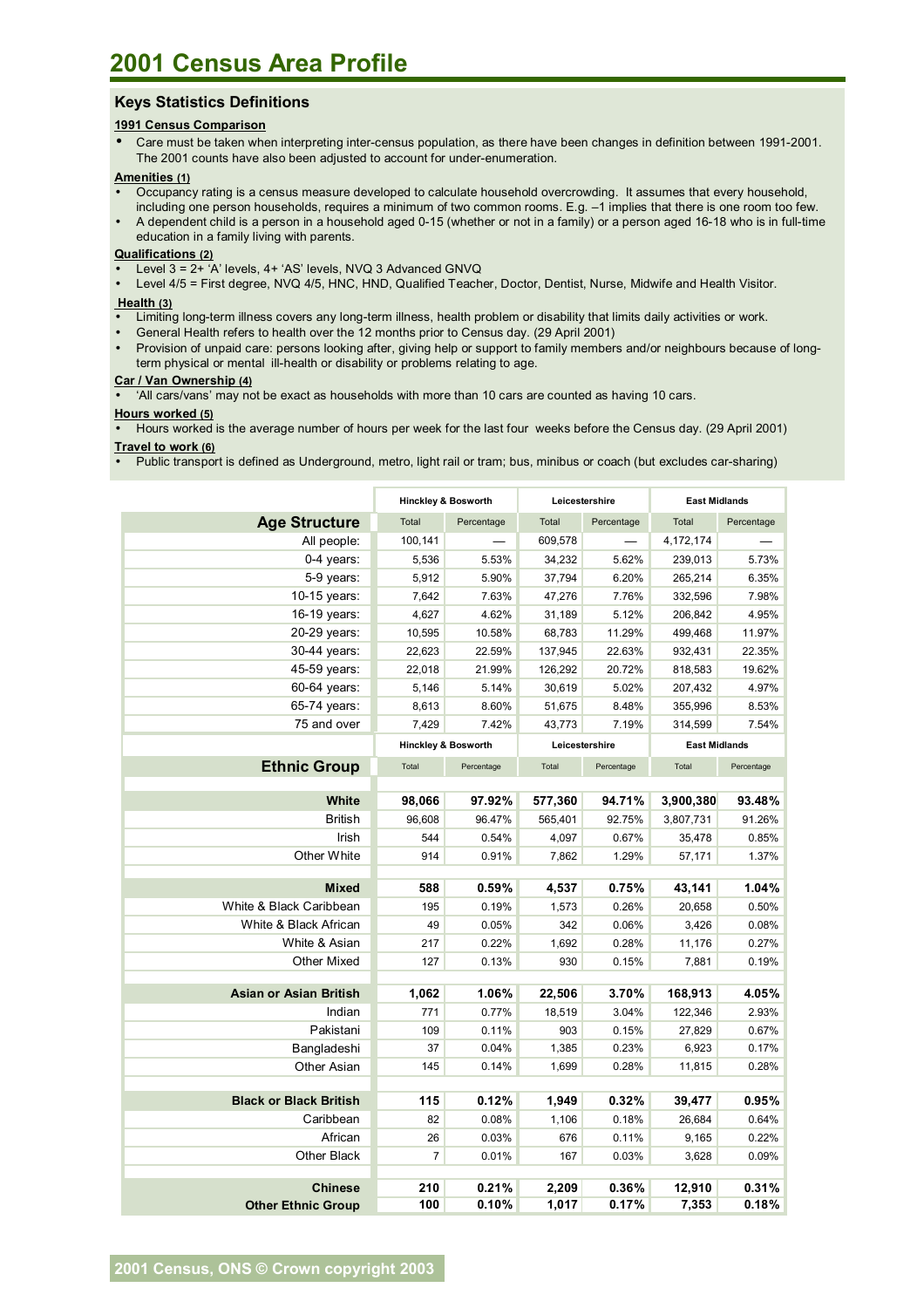|                                                                     | <b>Hinckley &amp; Bosworth</b> |                                | Leicestershire    |                  | <b>East Midlands</b> |                      |                      |  |
|---------------------------------------------------------------------|--------------------------------|--------------------------------|-------------------|------------------|----------------------|----------------------|----------------------|--|
| Religion<br>(Voluntary Question)                                    | Total                          | Percentage                     | Total             | Percentage       | Total                | Percentage           |                      |  |
| Christian                                                           | 78,545                         | 78.43%                         | 452,347           | 74.21%           | 3,003,475            | 71.99%               |                      |  |
| <b>Buddhist</b>                                                     | 110                            | 0.11%                          | 904               | 0.15%            | 7,541                | 0.18%                |                      |  |
| Hindu                                                               | 506                            | 0.51%                          | 12,329            | 2.02%            | 66.710               | 1.60%                |                      |  |
| Jewish                                                              | 49                             | 0.05%                          | 614               | 0.10%            | 4,075                | 0.10%                |                      |  |
| Muslim                                                              | 273                            | 0.27%                          | 4,937             | 0.81%            | 70,224               | 1.68%                |                      |  |
| Sikh                                                                | 238                            | 0.24%                          | 4,971             | 0.82%            | 33,551               | 0.80%                |                      |  |
| Other                                                               | 187                            | 0.19%                          | 1,287             | 0.21%            | 9,863                | 0.24%                |                      |  |
| No religion or not stated                                           | 20,233                         | 20.21%                         | 132,189           | 21.69%           | 976.735              | 23.42%               |                      |  |
|                                                                     | <b>Hinckley &amp; Bosworth</b> |                                | Leicestershire    |                  | <b>East Midlands</b> |                      |                      |  |
| <b>Household Composition</b><br>(One family and no others)          | Total                          | Percentage                     | Total             | Percentage       | Total                | Percentage           |                      |  |
| Households with dependent children                                  | 12,214                         | 29.72%                         | 74,236            | 30.27%           | 513,548              | 29.64%               |                      |  |
| Lone parent households<br>with dependent children                   | 2,245                          | 4.33%                          | 11,375            | 4.64%            | 105,365              | 6.08%                |                      |  |
| All pensioner households                                            | 9,575                          | 23.31%                         | 56,978            | 23.23%           | 408,649              | 23.58%               |                      |  |
|                                                                     |                                |                                |                   |                  |                      |                      |                      |  |
|                                                                     | <b>Hinckley &amp; Bosworth</b> |                                | Leicestershire    |                  | <b>East Midlands</b> |                      |                      |  |
| <b>Accommodation Type</b>                                           | Total                          | Percentage                     | Total             | Percentage       | Total                | Percentage           |                      |  |
| All household spaces                                                | 41,085                         |                                | 252,661           |                  | 1,798,879            |                      |                      |  |
| Detached                                                            | 16,124                         | 38.29%                         | 94,129            | 37.26%           | 579,958              | 32.24%               |                      |  |
| Semi-detached                                                       | 16,474                         | 39.13%                         | 100,478           | 39.77%           | 652,282              | 36.26%               |                      |  |
| Terraced                                                            | 6,525                          | 15.5%                          | 39,586            | 15.67%           | 382,696              | 21.27%               |                      |  |
| Flat, maisonette or apartment                                       | 2,779                          | 6.6%                           | 17,462            | 6.91%            | 176,833              | 9.82%                |                      |  |
| Other                                                               | 203                            | 0.48%                          | 1,006             | 0.40%            | 7,110                | 0.40%                |                      |  |
|                                                                     | <b>Hinckley &amp; Bosworth</b> |                                | Leicestershire    |                  | <b>East Midlands</b> |                      |                      |  |
| <b>Tenure</b>                                                       | Total                          | Percentage                     | Total             | Percentage       | Total                | Percentage           |                      |  |
| Owner-occupied                                                      | 33,928                         | 82.58%                         | 199,020           | 81.15%           | 1,250,574            | 72.00%               |                      |  |
| Rented from council /<br>housing association                        | 4,363                          | 10.62%                         | 26,982            | 11.00%           | 303,381              | 17.51%               |                      |  |
| Private landlord / letting agency                                   | 1,910                          | 4.65%                          | 13,463            | 5.49%            | 126,266              | 7.29%                |                      |  |
| Other                                                               | 884                            | 2.15%                          | 5,780             | 2.36%            | 52,261               | 3.02%                |                      |  |
|                                                                     | <b>Hinckley &amp; Bosworth</b> |                                | Leicestershire    |                  | <b>East Midlands</b> |                      |                      |  |
| Amenities (1)                                                       | Total                          | Percentage                     | Total             | Percentage       | Total                | Percentage           |                      |  |
| Without central heating                                             | 1,719                          | 4.18%                          | 10,947            | 4.47%            | 102,243              | 5.90%                |                      |  |
| Without sole use of<br>bath / shower and toilet                     | 84                             | 0.20%                          | 631               | 0.26%            | 5,054                | 0.29%                |                      |  |
| Occupancy rating of -1 or less                                      | 1,312                          | 3.19%                          | 8,302             | 3.39%            | 77,146               | 4.45%                |                      |  |
|                                                                     | <b>Hinckley &amp; Bosworth</b> |                                | Leicestershire    |                  | <b>East Midlands</b> |                      |                      |  |
| Qualifications (2)<br>(People aged 16-74)                           | Total                          | Percentage                     | Total             | Percentage       | Total                | Percentage           |                      |  |
| Number of people aged 16-74                                         | 73,622                         |                                | 446,503           |                  | 3,020,752            |                      |                      |  |
| No qualification<br>Highest qualification attained                  | 22,719                         | 30.86%                         | 125,964           | 28.21%           | 955,799              | 31.64%               |                      |  |
| level 3<br>Highest qualification attained                           | 4,855                          | 6.59%                          | 38,401            | 8.60%            | 235,804              | 7.81%                |                      |  |
| level 4/5                                                           | 11,612                         | 15.77%                         | 81,305            | 18.21%           | 502,330              | 16.63%               |                      |  |
|                                                                     | <b>Hinckley &amp; Bosworth</b> |                                | Leicestershire    |                  |                      |                      | <b>East Midlands</b> |  |
| <b>Health and</b><br><b>Provision of Unpaid Care (3)</b>            | Total                          | Percentage                     | Total             | Percentage       | Total                | Percentage           |                      |  |
| People with limiting long-term illness                              | 16,349                         | 16.33%                         | 94,171            | 15.45%           | 768,266              | 18.41%               |                      |  |
| People of working age population<br>with limiting long-term illness | 6,905                          | 11.06%                         | 40,241            | 10.60%           | 351,098              | 13.71%               |                      |  |
| People with 'not good' general health                               | 7,866                          | 7.85%                          | 44,838            | 7.36%            | 381,465              | 9.14%                |                      |  |
| People providing unpaid care                                        | 10,990                         | 10.97%                         | 63,387            | 10.40%           | 435,741              | 10.44%               |                      |  |
|                                                                     |                                | <b>Hinckley &amp; Bosworth</b> |                   | Leicestershire   |                      | <b>East Midlands</b> |                      |  |
| Car / Van Ownership (4)                                             | Total                          | Percentage                     | Total             | Percentage       | Total                | Percentage           |                      |  |
| Number of cars / vans                                               | 55,100                         |                                | 327,036           |                  | 1,994,933            |                      |                      |  |
| No car or van                                                       | 6,878                          | 16.74%                         | 41,235            | 16.81%           | 420,165              | 24.25%               |                      |  |
| Households with 1 car or van<br>Households with 2 cars or vans      | 17,999<br>12,719               | 43.81%<br>30.96%               | 107,027<br>77,479 | 43.64%<br>31.59% | 770,028<br>437,345   | 44.45%<br>25.24%     |                      |  |
| Households with 3+ cars or vans                                     | 3,489                          | 8.49%                          | 19,504            | 7.95%            | 104,944              | 6.06%                |                      |  |
|                                                                     |                                |                                |                   |                  |                      |                      |                      |  |